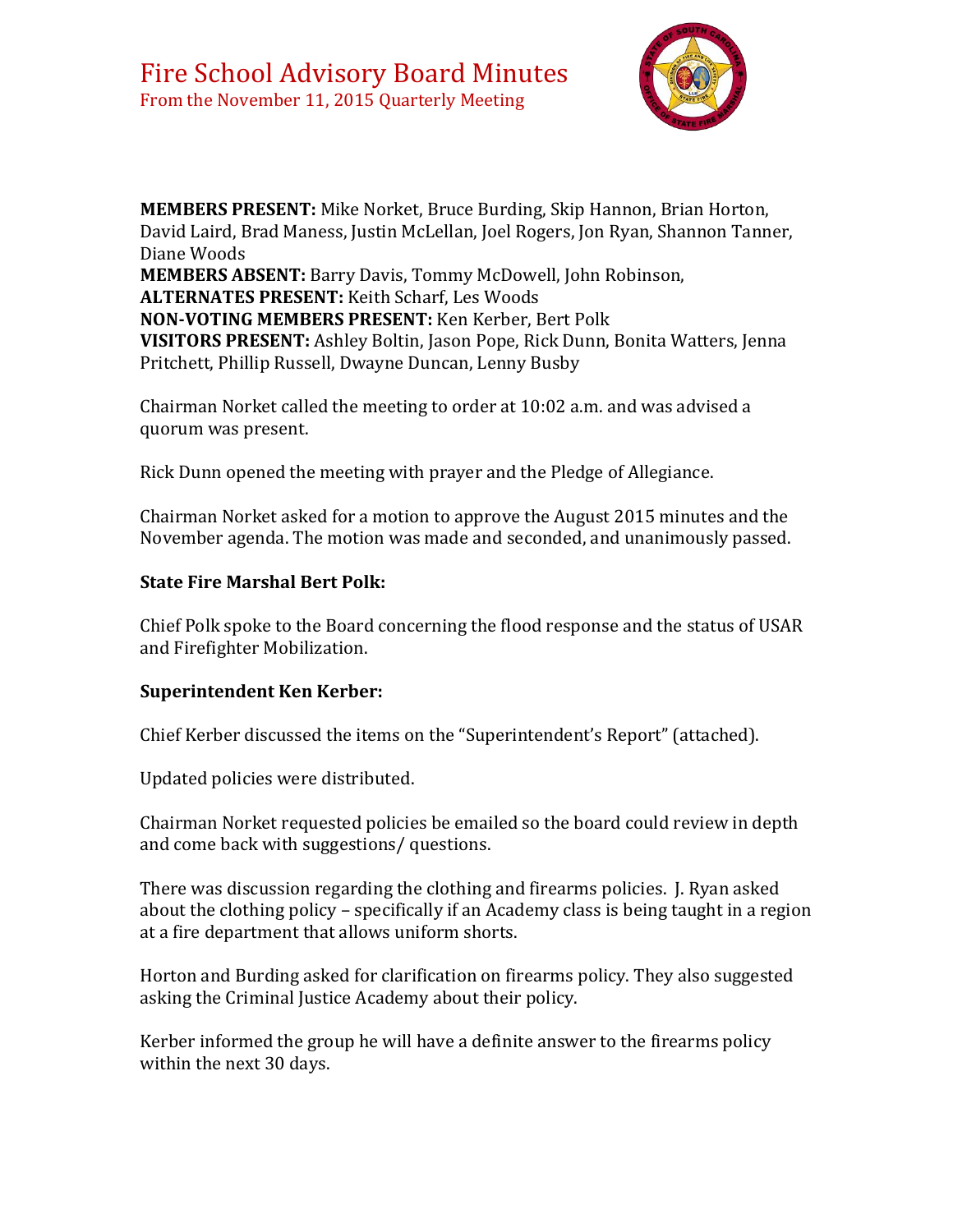

Horton thanked the SCFA on behalf of the Greenville Chief's Association for handling the registrations, etc. for the Dr. Griffin training. There were more than 200 students in attendance.

#### **Rick Dunn – Curriculum**

Rick presented his report (attached).

### **Jenna Pritchett – Marketing**

Jenna distributed a flyer with screenshots of current social media sites. She also provided an update on the current status of the Academy Facebook page.

The need to further expand social media efforts was discussed. A periscope, Academy specific Twitter page, and Instagram were mentioned.

Jenna spoke about the monthly newsletter and catalog that will be ready by the end of January 2016.

She also spoke about the recent Aerospace Career Day the SCFA ARFF staff/ Kerber/Jenna attended.

Jenna also followed up on Kerber's previous update on campus signage and booth branding.

#### **Lenny Busby – Site Training**

Lenny reported that more than 100 attendees participated at the 2<sup>nd</sup> annual HazMat Weekend held Nov. 14 and 15. He also stated the weekend training received very positive reviews. Chairman Norket and Maness were also complimentary.

Lenny reminded the group about the upcoming Southeastern Fire School to be held the weekend of March 19-20, 2016.

#### **Phillip Russell – Regional Training**

Phillip reviewed his report (attached) and highlighted that numbers were slightly down due to the flood and the SCFA being closed for 1.5 weeks.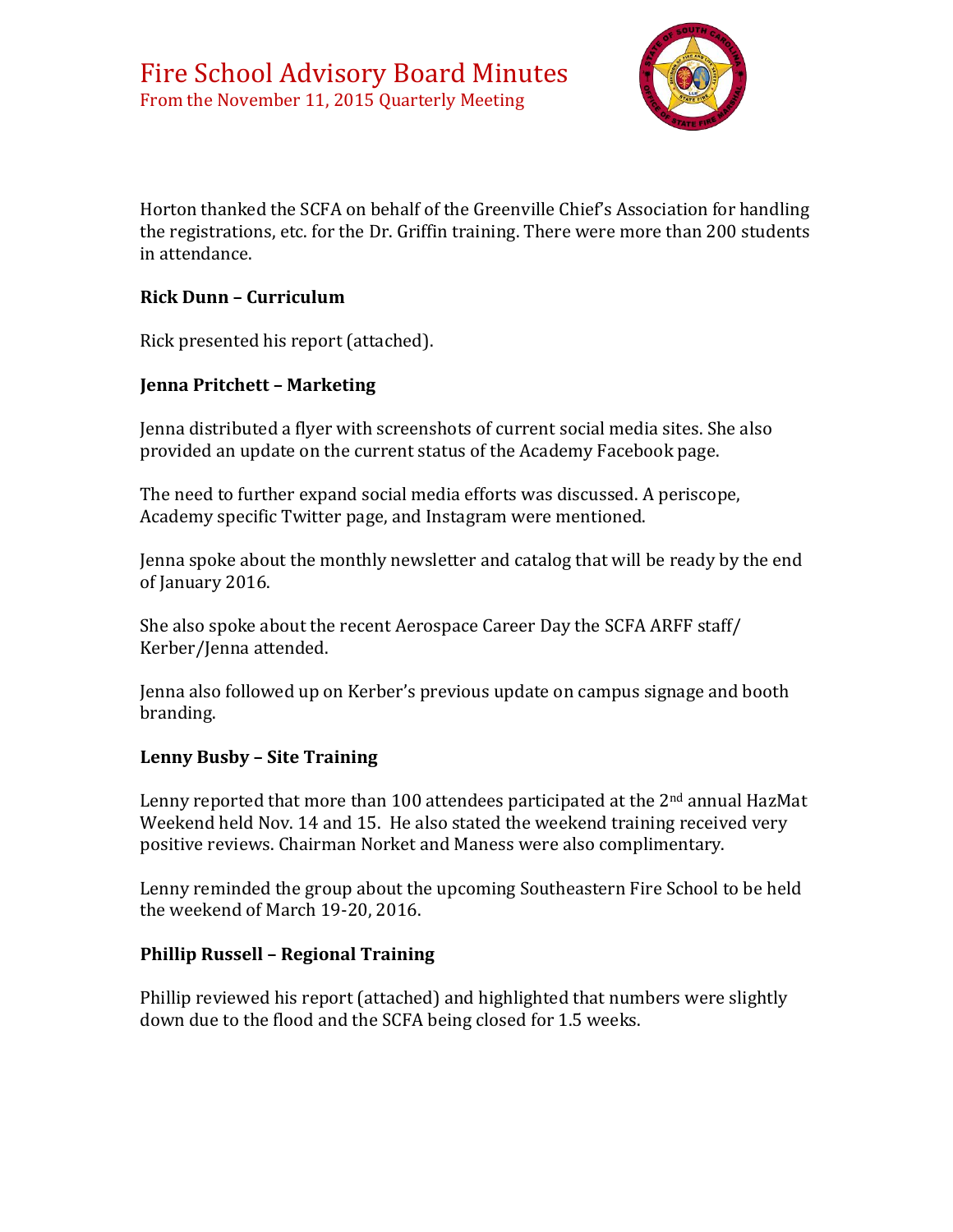

# **OLD BUSINESS**

J. Ryan distributed the Firefighter Career Path flow chart created by the selected committee.

J. Ryan reviewed the flow chart with everyone. Chairman Norket suggested there be two distinct charts: one for career firefighters and another for volunteer firefighters. Rick Dunn mentioned the 2147 NIMS - ICS is being replaced with 2146 ICS and Resource Management and this would have to be a living document. Bonita Waters suggested adding a legend. Busby added that the HazMat classes were missing, and J. Ryan will be adding them into the updated documents, as they were deleted by accident.

Chairman Norket asked about publishing the documents and Jason is to think of the best method to publish the pathway and get it to the fire service.

Diane Woods suggested that firefighters might like a check box on how to get from the firefighter level to fire officer, etc. Rick Dunn explained this varies on jurisdiction. The Chairman suggested the SCFA create a baseline suggestion of check boxes.

Voting for Advisory Board Vice Chairman was between Jon Ryan and David Laird. Voting members were equally split. As a result, Laird volunteered to withdraw his name.

## **NEW BUSINESS**

Kerber asked for a voice/hand vote to continue pursing social media.

Chairman Norket motioned and there was a second. There was a unanimous "YES" from members.

Chairman added that if needed, a letter of support from the board could be presented.

#### **ANNOUNCEMENTS**

- SC FALSE Call for Presenters for April Conference is now open
- SC Firefighters' Association, Fire Improvement Conference, Jan. 22-24, 2016 at the Embassy Suites, Columbia, SC. The 24th will be the memorial at 3 p.m. on Atlas Road.
- March 16, 2016 Legislative Day
- March 19-20, 2016 Southeastern Fire School previously stated